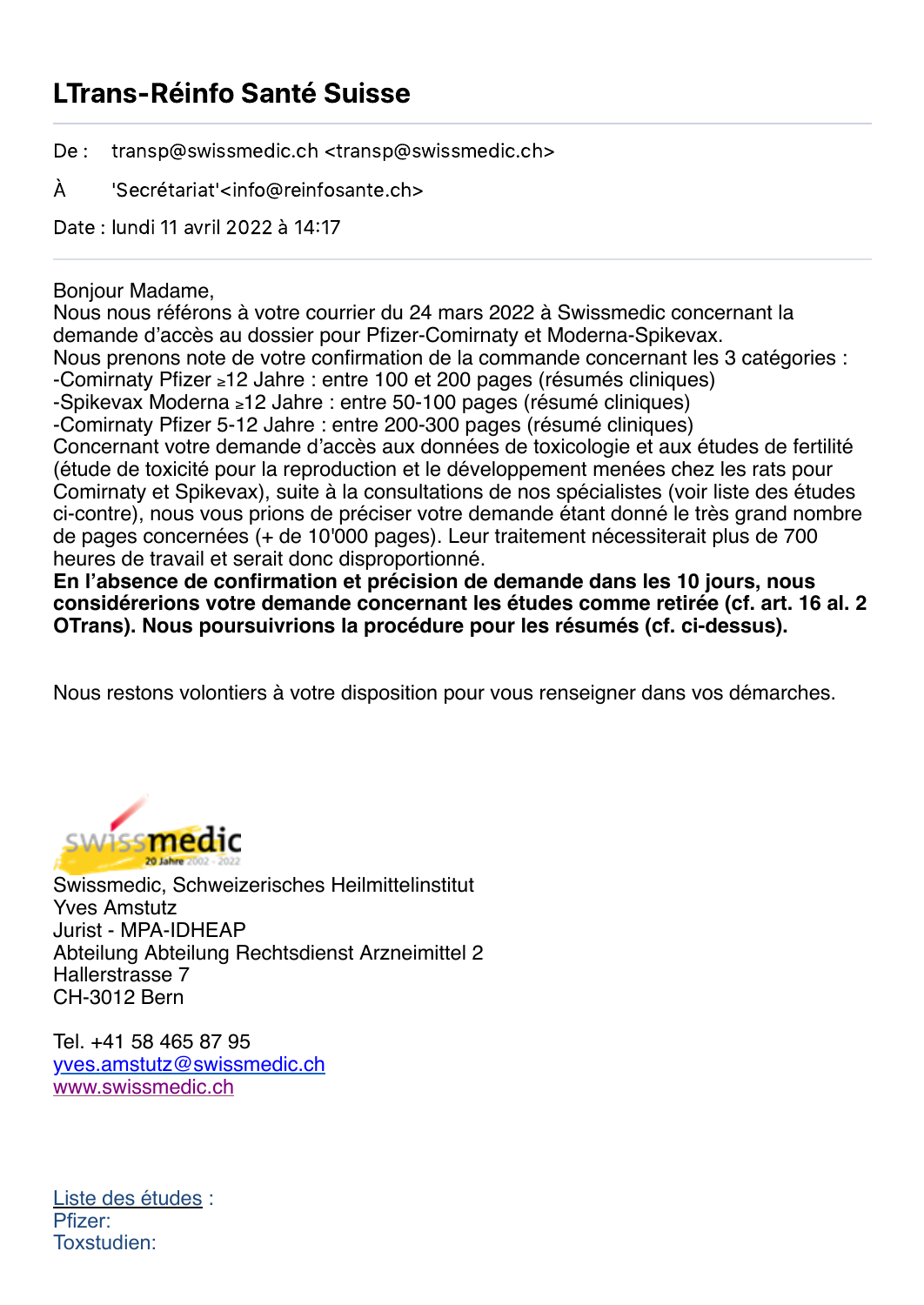eCTD Sequenz 0000 REPEAT-DOSE TOXICITY STUDY OF THREE LNP-FORMULATED RNA PLATFORMS ENCODING FOR VIRAL PROTEINS BY REPEATED INTRAMUSCULAR ADMINISTRATION TO WISTAR HAN RATS LPT Report No. 38166 Amendment No. 1 to Final Report, Final Report dated 01 July 2020 2237 Seiten

eCTD Sequenz 0002 17-DAY INTRAMUSCULAR TOXICITY STUDY OF BNT162B2 (V9) AND BNT162B3C IN WISTAR HAN RATS WITH A 3-WEEK RECOVERY Report for Study 20GR142 (PF-07302048: Generic number for COVID-19 vaccine program) 598 Seiten

eCTD Sequenz 0005 Final Report Amendment 1 17-DAY INTRAMUSCULAR TOXICITY STUDY OF BNT162B2 (V9) AND BNT162B3C IN WISTAR HAN RATS WITH A 3-WEEK RECOVERY Testing Facility Study Number: 20GR142 603 Seiten

**Fertility** eCTD Sequenz 0004 A Combined **Fertility and Developmental Study** (Including Teratogenicity and Postnatal Investigations) of BNT162b1, BNT162b2 and BNT162b3 by Intramuscular Administration in the Wistar Rat Test Facility Study No. 20256434 Sponsor Reference No. RN9391R58 1145 Seiten

Moderna: eCTD Sequenz 0000 A 1-month (3 doses) Study of mRNA-1653 by Intramuscular Injection in Sprague Dawley Rat with a 2-Week Recovery Period, final Report Test Facility Study No. 5002033 811 seiten

A 6-Week (4 doses) Intramuscular Injection Toxicity Study of mRNA-1647 in Sprague-Dawley Rats Followed by a 2-Week Recovery Period, final Report Test Facility Study No. 5002034 1015 Seiten

ZIKA: A 1-Month (3 Doses) Intramuscular Injection Toxicity Study of mRNA-1706 in Sprague-Dawley Rats with a 2-Week Recovery Period, final Report Test Facility Study No. 5002045 831 Seiten

A 6-Week (4 doses) Intramuscular Injection Toxicity Study of mRNA-1443 in Sprague-Dawley Rats followed by a 2-Week Recovery Period, final Report Test Facility Study No. 5002158 983 Seiten